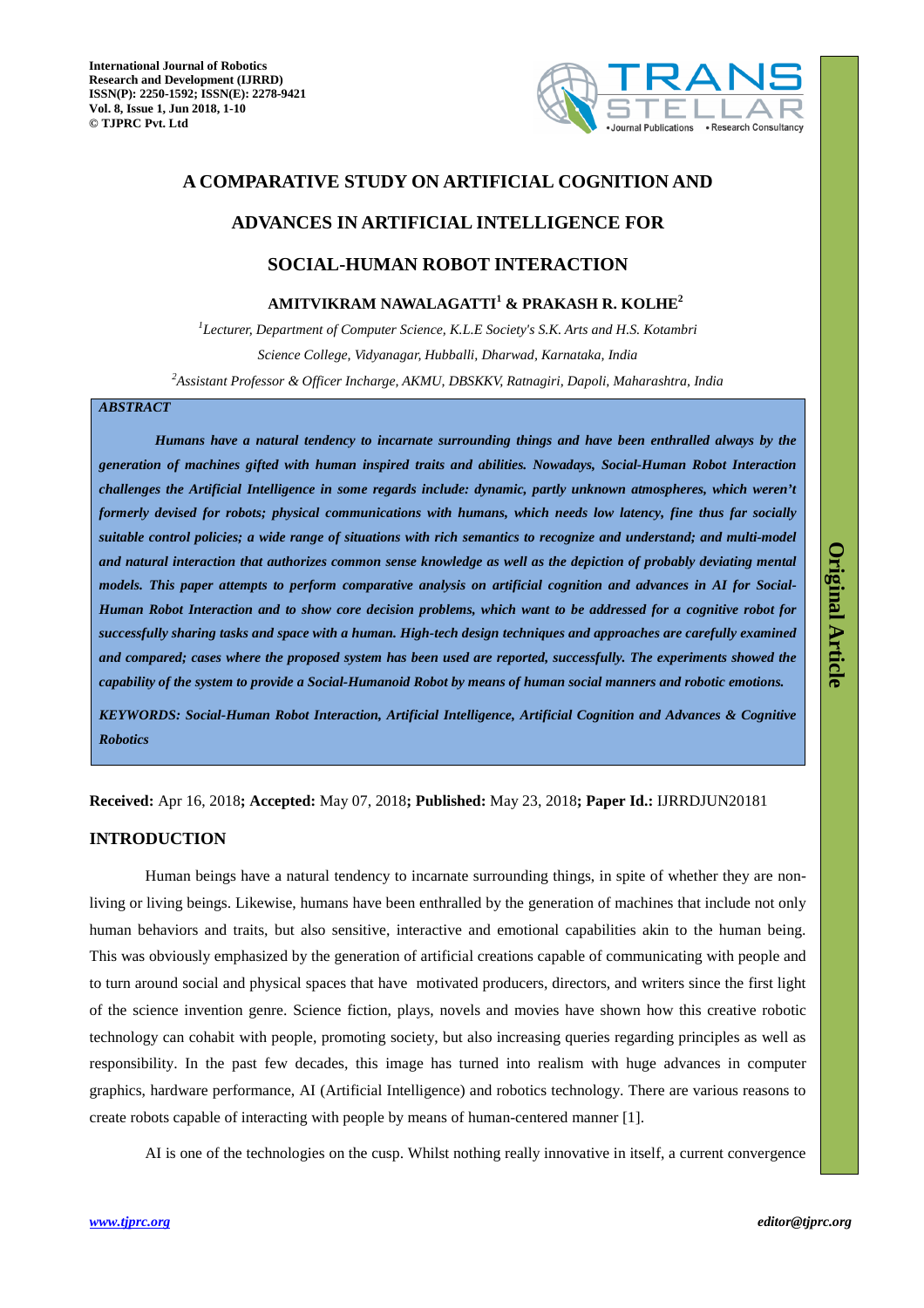of raised computational power with the growing of huge datasets and refinement of available perception of the methods engaged has been viewed it as a significant differentiator in the firm, in the real world [2]. Artificial Intelligence has a tale of busts and booms, so far by any traditional success measures, the past some years have been noticeable through exceptional advancement. Many of this advancement has arrived from modern advances in 'deep learning', typified through learning huge neural network models and multiple layers of demonstration. These models have attained significant benefits in various domains spanning object detection, speech detection and control. When compared to high-tech algorithms and techniques in machine learning, human learning is differentiated through its efficiency and richness [3].

Social-Human Robot Interaction (SHRI) is an interdisciplinary analysis of communication dynamics among human beings and robots. At present, SHRI is a very widespread and varied research and design activity. Practitioners and researchers are focusing on SHRI, which arrive from various fields such as computer science (AI, robotics, HCI (Human-Computer Interaction), computer vision and natural language understanding); engineering (mechanical, design, industrial and electrical); humanities (philosophy and ethics); and social sciences (cognitive science, anthropology, human factors, interactions and psychology). In today's society, robots are suspended to fill up an increasing number of roles from factory mechanization to service applications for entertainment and medical care. While initially, robots were used in tedious tasks in which all human being direction is provided a priori, they are developing into engaging in progressively more intricate as well as less structured tasks and actions, like communication with people needed to finish those tasks. This intricacy has encouraged completely new endeavor of SHRI, the analysis of how humans communicate with robots and how finest to design and employ robot systems able to achieving interactive tasks in the human atmospheres. The basic goal of SHRI is to generate the algorithms and principles for robot systems, which create them able to secure, direct and efficient interaction with human beings. Numerous aspects of SHRI research link to and obtain principles and insights from communication, anthropology, psychology, ethics, and philosophy, creating SHRI as a naturally interdisciplinary task [4].

There are various applications of Human-Robot Interaction include: remote control of airborne, space, undersea and terrestrial motor vehicles for non-routine missions in inaccessible or hazardous atmospheres; human decision-making control of robots in the performance of everyday tasks; robotic vehicles, where a human being is a traveler; and Social Human-Robot Interaction, like robot machines to give comfort, entertainment, support and teaching for children, autistic, elderly and physically disabled persons [5].

# **NEURAL INSPIRATION AND COGNITIVE IN ARTIFICIAL INTELLIGENCE**

The report from Science, Robotics AAAS Report (2016) found that inventing robots with very flexible manipulation, raised intellectual perception and enhanced learning capability will attain the target of creating these devices more human -like. One feasible way to success in creating next-generation robots are by brain-inspired smart robotics, an interdisciplinary field, which brings together investigators from neuroscience, Mechatronics, robotics and informatics between other regions. Brain-inspired smart robotics targets to provide robots with human-like intelligence, which may be either mechanism-based or application-based robotics. Mechanism-based robotics aims to enhance the performance of robots by imitating the mechanisms, structures and basic standards of human cognitive movement and function. Application-based robotics concentrates on imitating human operations with the help of new algorithms or models borrowed from the information science. Though, such robots are normally devised for particular tasks as well as their learning capability is poorer than that of human beings. Hence, it needs the close relationship between investigators from both robotics and neuroscience [6].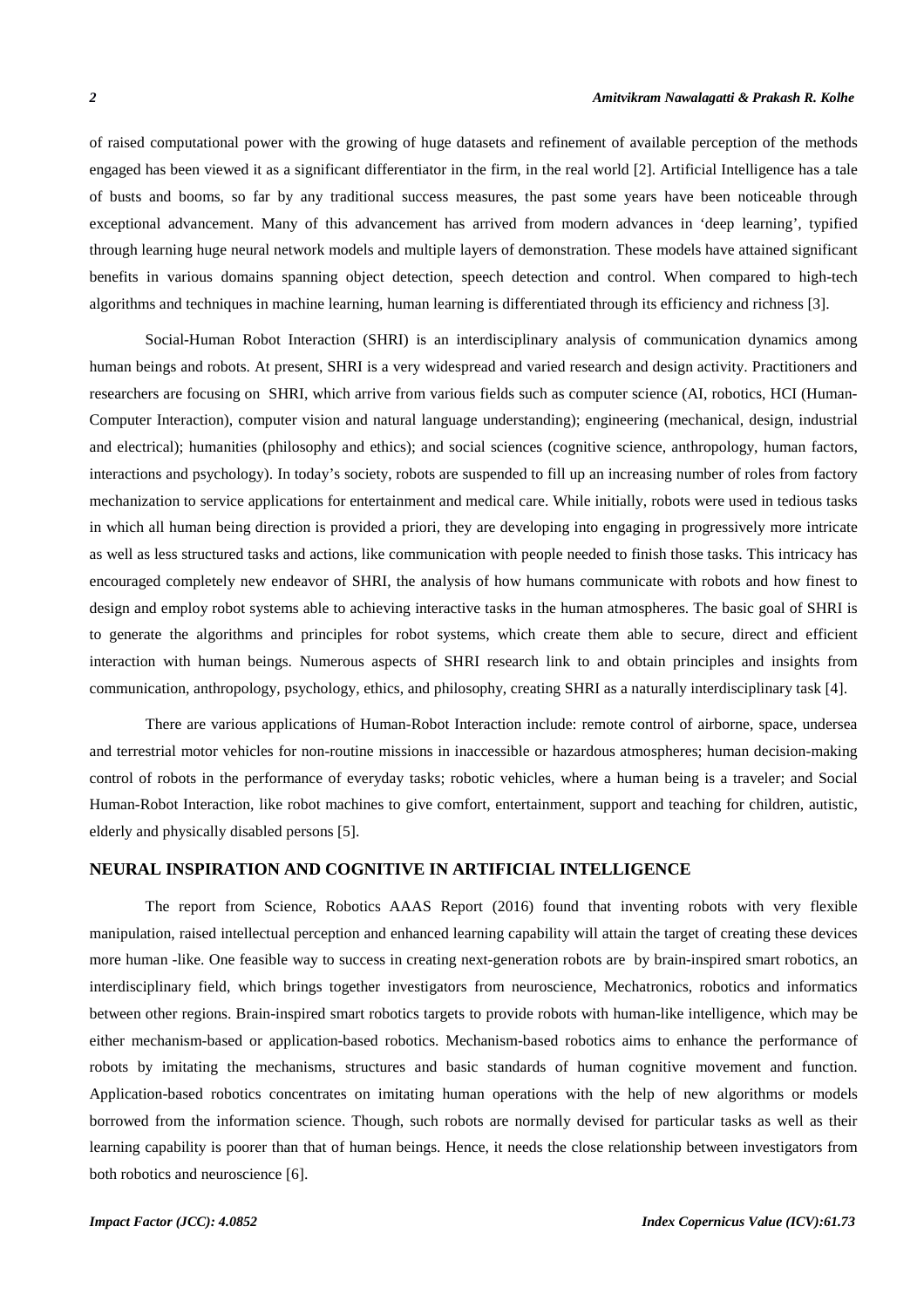Researchers in [7] have identified that the growth of Brain-inspired computing system provides challenges in the basic theory and in the growth of software atmospheres, system integration, and hardware systems. Nowadays, the robotics field is the most dynamic regions of technological growth. Though, the shortage of intelligence in present service and industrial robots restricts severely their applications. Hence, the major problem in advancing this robotics field is providing robots with cognitive capabilities. Eventually, researchers view the most vital imperatives as providing robots with insightful abilities drastically decreasing their power usage. If robots need an insightful ability in a dynamic and complex atmosphere, then it will be complex for them to assist other cognitive operations, let unaided to learn and operate autonomously.

A report by PWC (2017) has established that AI indicates to the capability of computer or computed-based robotic system to practice information and attain results in a way akin to the image process of human beings in decision making, solving problems and learning. AI will identify the application in a wider variety of cognitive domains like language, learning, creativity, planning, and reasoning. Extensively, the collaboration of human and AI may consider the following types:

- AI carries out beside human beings in a helpful mode, aiding human judgment through giving resources like predictive results;
- AI conducts actions that surpass the cognitive capabilities of human beings in applications, where it is cognitively or physically not possible for humans to do accurate analysis (i.e. Large scale genome analysis in bioinformatics); and
- AI operates instead of humans supremely in atmospheres, which are possibly risky to human beings or need a phenomenal reaction time (i.e. Toxic atmospheres and fast system response in the nuclear reactors) [8].

In [9], researchers have found that transfer learning is an enhancement of learning in a novel task by the knowledge transfer from an associated task, which has been learned already. Whilst most machine learning techniques are proposed to address single tasks, the growth of techniques that make ease the transfer learning is a concept of enduring interest in machine learning community. Transfer techniques have a tendency to be greatly reliant on machine learning techniques that were employed to study the tasks and may frequently be assumed expansions of those techniques. Some analysis of transfer learning is concernedto inductive learning and includes expanding well-known inference and classification techniques like Markov Logic Networks, Bayesian networks, and neural networks.

# **IMPLEMENTATION CHALLENGES IN HUMAN LIKE MACHINES**

Recent advancement in AI has rehabilitated attention in developing systems, which study and imagine like people. Lots of advances have arrived from employing deep neural networks, skilled lengthwise in tasks like video games, board games, and object recognition, attaining performance that even beats or equals humans in several respects. In spite of their biological stimulation and performance attainments, these systems vary from the human intelligence in critical ways. Hence, the review steps forward in cognitive science recommending that really human-like thinking and learning devices will have to accomplish ahead of present engineering trends in both how and what they learn it. Especially, the researchers have argued that these devices must a) create casual models of the universe, which support elucidation and perceptive,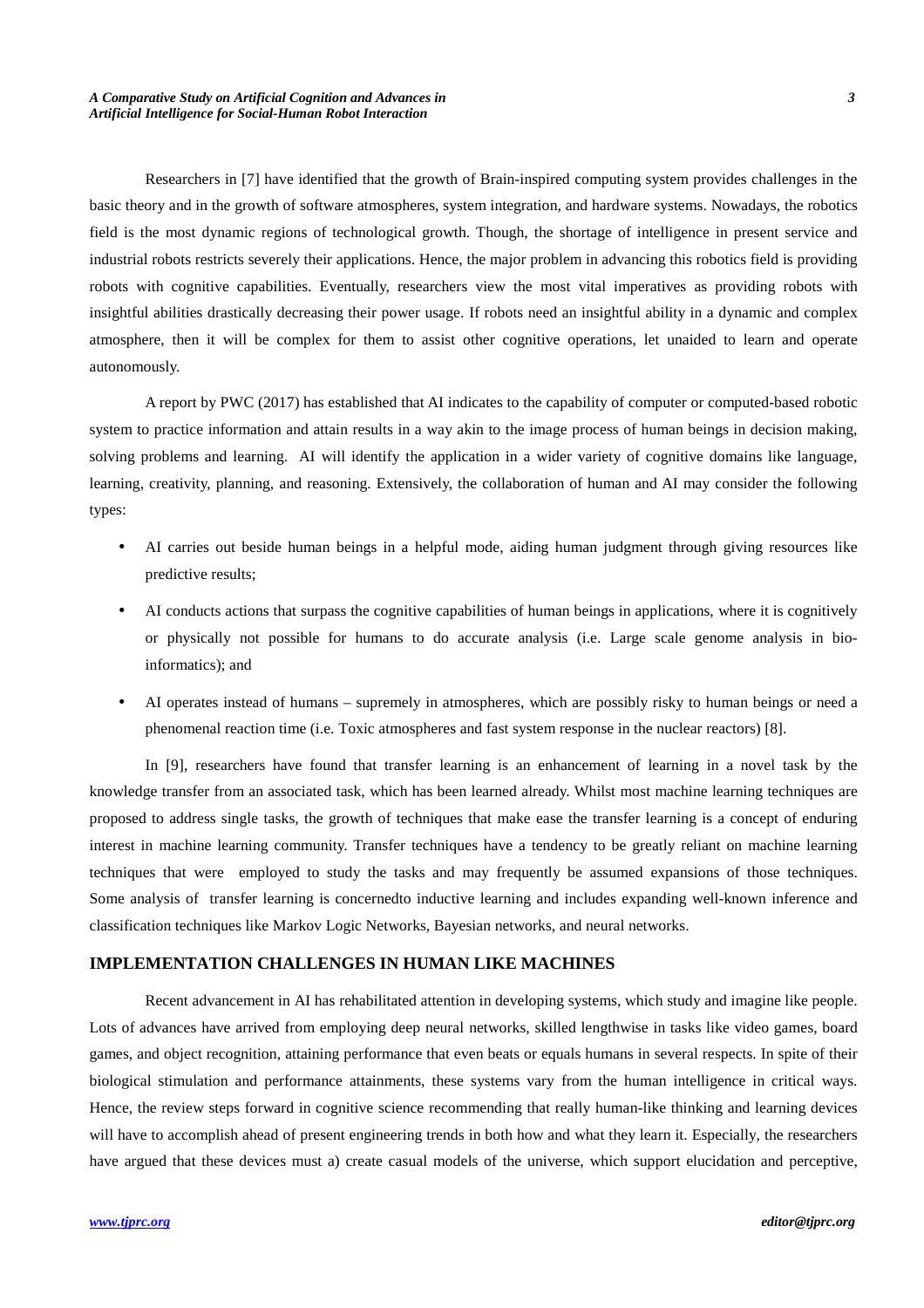more willingly than simply solving, pattern recognition issues; b) ground learning in intuitive theories of psychology and physics for supporting and enriching the knowledge which is learned; and c) control compositionality and learning to learn to quickly obtain and simplify knowledge to innovative tasks and situations [3]. There are two challenging issues for AI and machine learning includes:

- Learn to play Atari games Frostbite [10]; and
- Learn Simple Visual Concepts [11].

#### **Character Challenge**

A character has proven to be a classic problem for comparing different types of machine learning algorithm. The first challenge issues, handwritten character detection, a typical issue of comparing various kinds of machine learning techniques.

The issue of recognizing characters by all ways people make both printed and handwritten - consists of for the most part if not all the basic challenges of Artificial Intelligence. Whether or not this declaration is correct, it emphasizes the unexpected complexity that underlies a 'simple' human level concept such as letters [11]. There are at a minimum of two significant variations include: and people learn from some instances and they learn more affluent depictions, a comparatively accurate for both learning of more general classes of objects and handwritten characters. Additionally, in order to recognize new instances, people may also create new instances; parse the character into its major parts as well as relations; and create new characters provided a small group of relative characters [12]. For simple visual concepts, humans are still more and more sophisticated learners when compared to finest algorithms for recognizing characters. People learn more and capturing these human level learning capabilities in machines is said to be Characters Challenge. Recently, researchers have reported enhanced on this challenging issue by probabilistic program induction, yet aspects of complete human cognitive capability to stay out of reach.

# **The Frostbite Challenge**

The second challenge issues 'Atari game Frostbite' that was the control issues managed through DQN (Deep Qlearning Networks). DQN was considered as an important advance in the reinforcement learning, revealing that a solitary technique may study to play a broad range of difficult tasks. In Frostbite challenge, player's manager an agent like Frostbite Bailey tasked with building an igloo within certain time constraints [13].

#### **Start Up Software Development**

Human beings have an initial understanding of various core domains. The domains such as space (navigation and geometry); psychology (groups and agents); number (set and numerical operations); and physics (mechanics and inanimate objects), in development. These key domains cut cognitions by the side of its conceptual joints and every domain is planned through a group of units and abstract standards concerning the units. The basic cognitive depictions may be recognized as 'intuitive theories', with causal structure similar to a scientific theory [14].

# **HUMAN INTELLIGENCE CORE INGREDIENTS**

The ingredients have been considered in contrast with the current state of neural network modelling. These ingredients are considered to be key building blocks and integrating them produces powerful and human like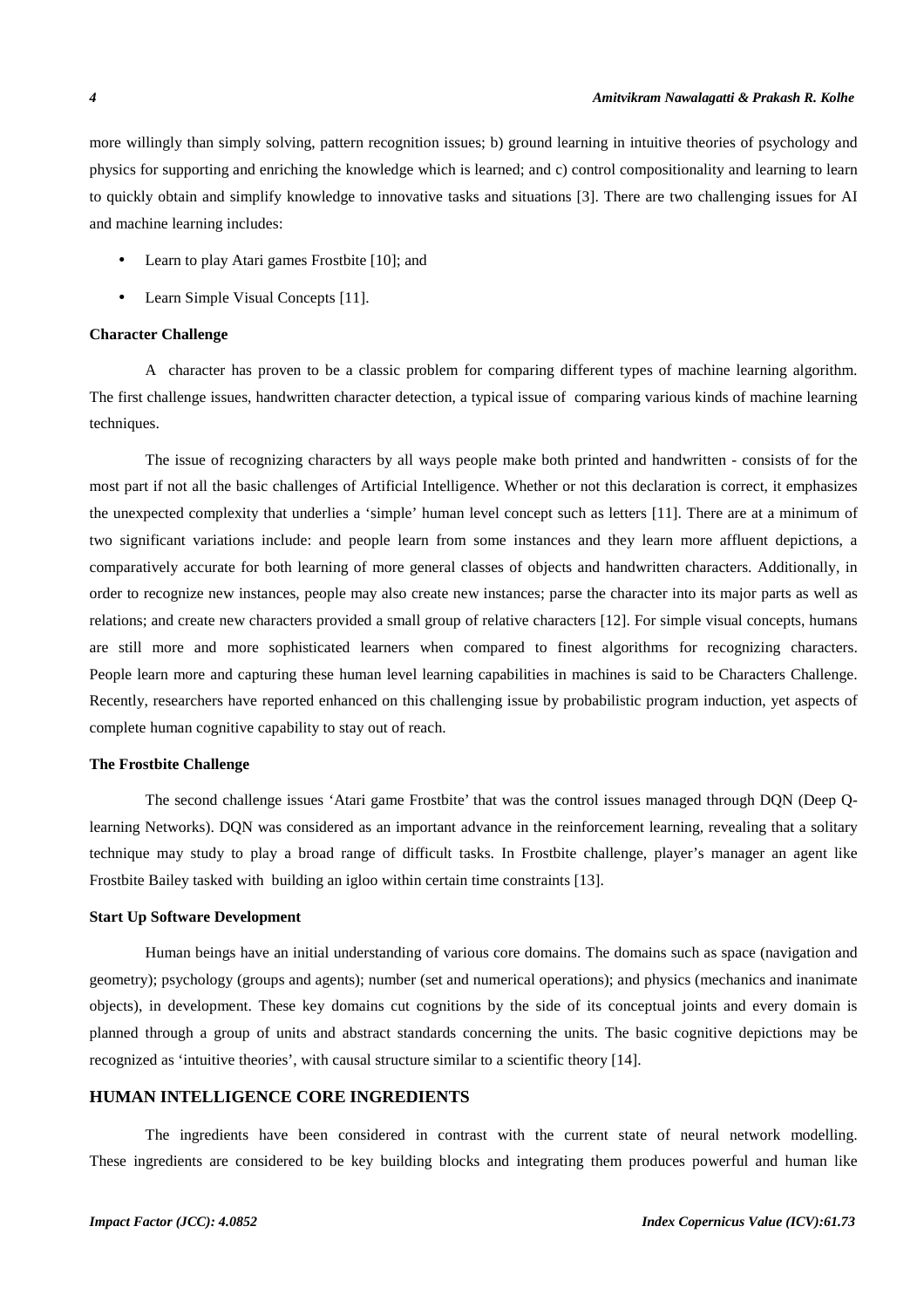learning and thinking abilities in AL system. The key ingredients required are as follows:

### **Intuitive Physics**

Newborns have primal object concepts, which permit them to trace objects over time as well as permit them to reduce physically improbable trajectories. Organized with these common standards, people may learn more quickly and create more precise forecasts. Whilst a task can be novel, physics works the similar way still.

### **Intuitive Psychology**

Newborns recognize that human beings have psychological conditions such as beliefs and goals. This understanding powerfully limits their forecasts and learning. These kinds of suppositions additionally intensify the learning of novel tasks.

## **Learning in Model Building Stage**

Next, the model building stage is the hallmark of human level learning or elucidating observed data by the creation of world's casual models. Under this viewpoint, the current capabilities for intuitive psychology and physics are also considered as the world's casual models. An initial task of learning is to expand and augment these models, as well as to create parallel casually structured theories regarding other domains.

# **Compositionality**

Compositionality is considered as a typical concept that new depictions may be built by the mixture of primal components. The primal functions may be merged together to generate new tasks and these new tasks may be additionally merged to generate even more complex tasks, in computer programming. This task hierarchy offers an effective description of greater level functions, such as a partial hierarchy for explaining complex scenes or objects.

#### **Causality**

In scene understanding and concept learning, causal models indicate imaginary real world methods from the perceptual remarks. In reinforcement and control learning, causal models indicate the environment structure, like action or modelling state to state transitions.

#### **Learning to Learn and Fast Thinking**

A way in which people obtain former knowledge by 'learning to learn', a word established by Harlow (1949) as well as closely linked to machine learning concepts of 'multi task leaning', 'representation learning or 'transfer learning'. These words indicate two ways in which learning a novel concept or task may be intensified by parallel or former learning of other linked concepts or tasks.

#### **Model Free Reinforcement Learning**

Model free reinforcement learning algorithms learn a control strategy with no explicitly creating a model of atmospheric (state and reward transition distributions). Model-based techniques, learn environment models and employ it to choose activities through planning.

### **MACHINE LEARNING TECHNIQUES**

This section provides reviews on various deep learning techniques and machine learning algorithms used in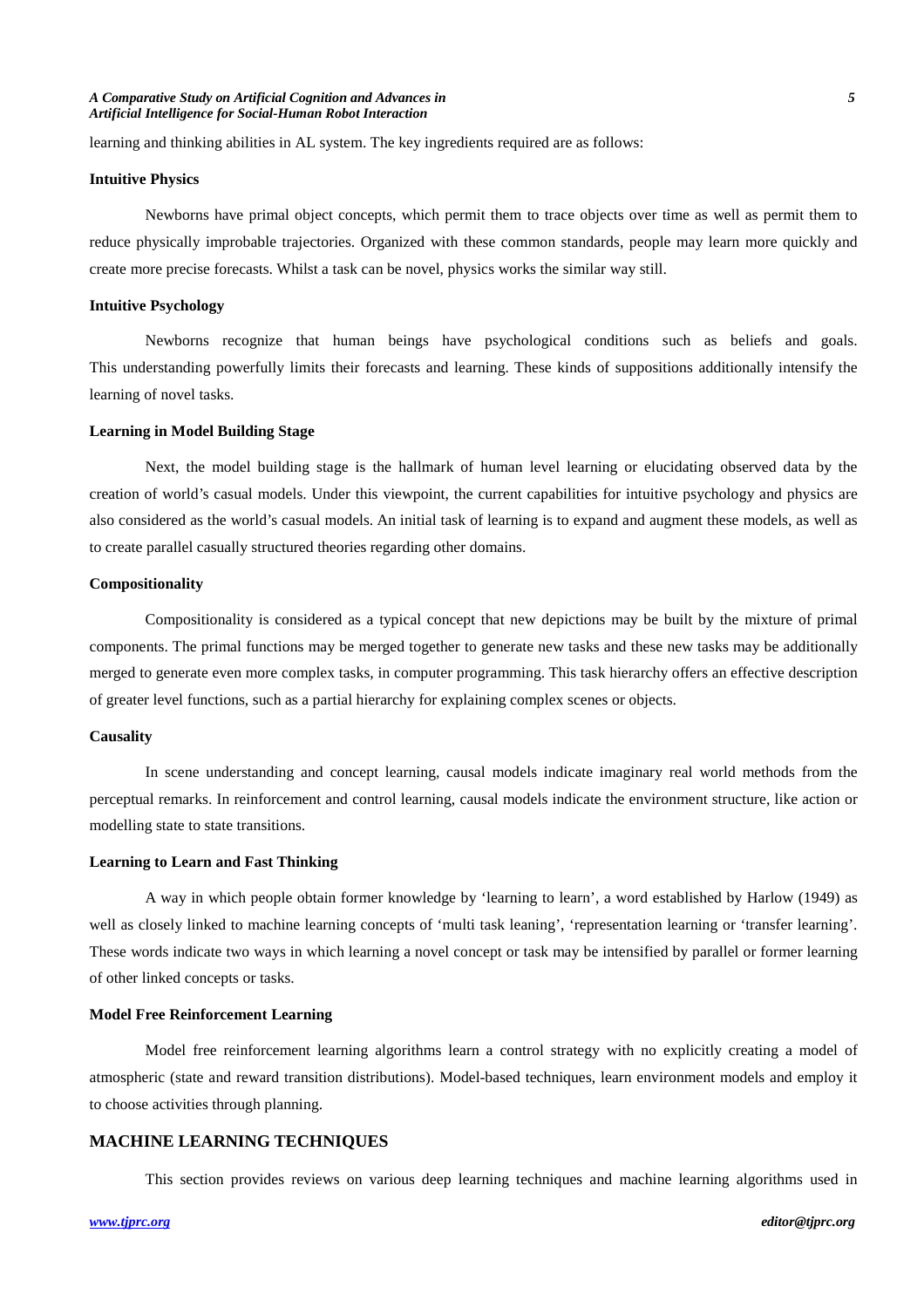developing efficient human machine interface models. The various algorithms used are as follows:

# **Fuzzy Systems**

Researchers, in [15] said that managing problems linked to secure NPP (Nuclear Power Plants) is of great significance and priority for guaranteeing non-stop energy production. In order to improve safety, upgrade and modernizing of aging installations through integrating computerization processes is inevitable for various reasons between them, lifetime extension and environmental safety of presently functioning NPP. Hence, this analysis has aimed to propose a mechanism for estimating the HMI efficiencies in the safety of NPP. The developed evaluator was devised by using Fuzzy logic techniques. The results have shown that the proposed mechanism using fuzzy logic was more efficient and safety.

A research was carried out by researchers in [16] to concentrate on implementing HMI in the crane control using fuzzy logic technique. HMI application was generated from monitoring, visualization and dealing with transportation process recognized through crane. TSK (Takagi-Sugeno-Kang) model was more efficient in devising on PLC (Programmable Logic Controller) due to its result of fuzzy rules.

## **Convolution Neural Network**

CNNs (Convolutional Neural Networks) are a category of deep neural models, which may perform directly on raw inputs. Though, such models are presently restricted to manage 2-Dimensional inputs. In [17], the researchers have proposed a new 3-Dimensional CNN model for recognizing of human activities. This model has extracted features from both temporal and spatial dimensions through conducting 3-Dimensional convolutions, by this means capturing motion information to encode in the multiple adjacent frames. The proposed model has created multiple information channels from input frames and last feature representation merges information from all channels. Findings have revealed that proposed model was outperformed other techniques and shown better performance in the real world atmospheres.

#### **Deep Neural Network**

Deep neural networks want more data than that of people to perform to solve the similar kinds of issues, whether it learns to play, an innovative game or learn to detect a new kind of object. It can be complex to incorporate physicsoriented primitives and object into DNN, but the payoff with respect to learning speed and performance might be high for various tasks. Assume the condition of 'learn to play Frostbite'. Though, it may be complex to distinguish precisely how a system learns to solve a specific task, the DQN possibly doesn't parse Frostbite screenshot with respect to stable things or sprites moving along with intuitive physics rules. But integrating a physics-engine-oriented representation might assist DQNs 'learn to play games' like Frostbite in quicker and more commoner manner, whether knowledge of physics is captured explicitly in the simulator or implicitly in a neural network [18].

#### **Genetic Algorithm**

In [19], researchers have designed a new HMI interface of cabin depends on GA-ACA and cognitive ergonomics. To assume the psychological, cognitive features influencing operating comfort and recognize cognitive ergonomics, automatic layout design and Genetic Algorithm and Ant Colony Algorithm (GA-ACA) were established in layout design of HMI interface. Initially, in accordance with information processing practice, cognitive model of HMI interface was established from the cognitive psychological perspectives. For justification, the layout design of HMI interface of the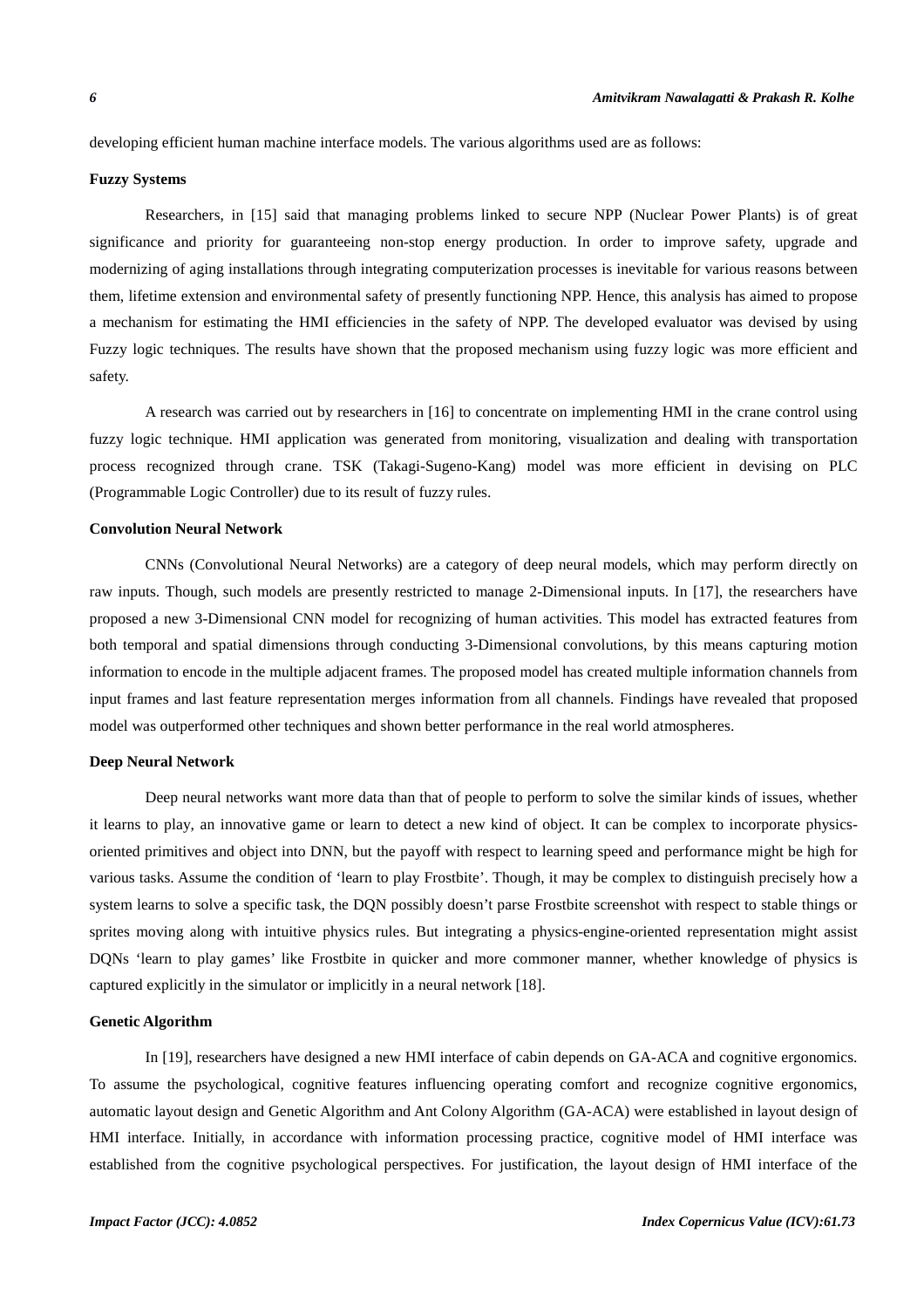#### *A Comparative Study on Artificial Cognition and Advances in 7 Artificial Intelligence for Social-Human Robot Interaction*

drilling rig center of operations was considered as an instance. The optimization finding has revealed the effectiveness and feasibility of the proposed technique.

## **Hidden Markow Model**

Intelligent HMI derived from the multi-model interaction are proposed separately in various application regions. There is no combined opinion subsists regarding the problem of what features most these interfaces have to give a natural as well as intuitive interaction. Having performed a methodical review of the articles, which tackle with intelligent interactions a group of features are given that are required for intelligent interactions among a human and an information system. The features include: justification, training, adoptiveness, absolute response, training, collectivity, personification, portability, security, filtering, portability and hidden persistence [20]. Currently, hidden persistence features of IHMI have appeared in the kind of inter-operational and operational persistence.

#### **Support Vector Machine**

Humans intuitively and naturally employ facial expression as a powerful and significant modality to share their emotions as well as to intermingle socially. There has been sustained study interest in allowing computer systems to recognize expressions and to employ the emotional information entrenched in them in HMI. This poster has presents the application of machine learning system of SVM (Support Vector Machines) to the detection and categorization of facial expressions in both live video and still images [21]. By developing and using the automatic SVM model is the most probable one to attain the enhanced performance and raise the accuracy of SVM-oriented expression detection techniques in creating socially intelligent and effective HMI.

# **COMPARATIVE ANALYSIS**

Since the origination of AI, people have required to create devices that learn and imagine like themselves. If SHRI systems are devised, then their impact on humans and society are progressively assumed, at large. Presently, it is very complex to compare robotic systems developed for various issue domains; thus far it is significant to perform so to initiate benchmarks for ethical and efficient SHRI design. It has been argued for proposed tasks and comparative techniques for SHRI, with specific concentration on attaining a better perceptive humanoid robot devised for SHRI. The most challenging factors of establishing such tasks are that various facets of SHRI are complex to measure. Most of the advancement arrives from modern advances in 'deep learning', typified through learning huge neural network models and multiple layers of demonstration. The results found that DNN and SVM were outperformed than that of other techniques in performing specific tasks with learning the speed of human beings.

# **CONCLUSIONS**

A new SHRI architecture was initially implemented using AI and machine learning technique like Fuzzy systems, CNN, DNN, Genetic algorithm, Hidden Markov Model, and SVM. Artificial Intelligence has a tale of busts and booms, so far by any traditional success measures, the past some years have been noticeable through exceptional advancement. Analysis and design in Social-Human Robot Interaction demandmuch higher involvement of the human society that has happened in the past, excluding for several contexts like military and commercial aviation systems, in which human factors experts have long involved. Many of this advancement has arrived from modern advances in 'deep learning', typified through learning huge neural network models and multiple layers of demonstration. Here, some key ingredients like Intuitive Physics, Intuitive psychology, Learning in the model building stage, Compositionality, Causality, Learning to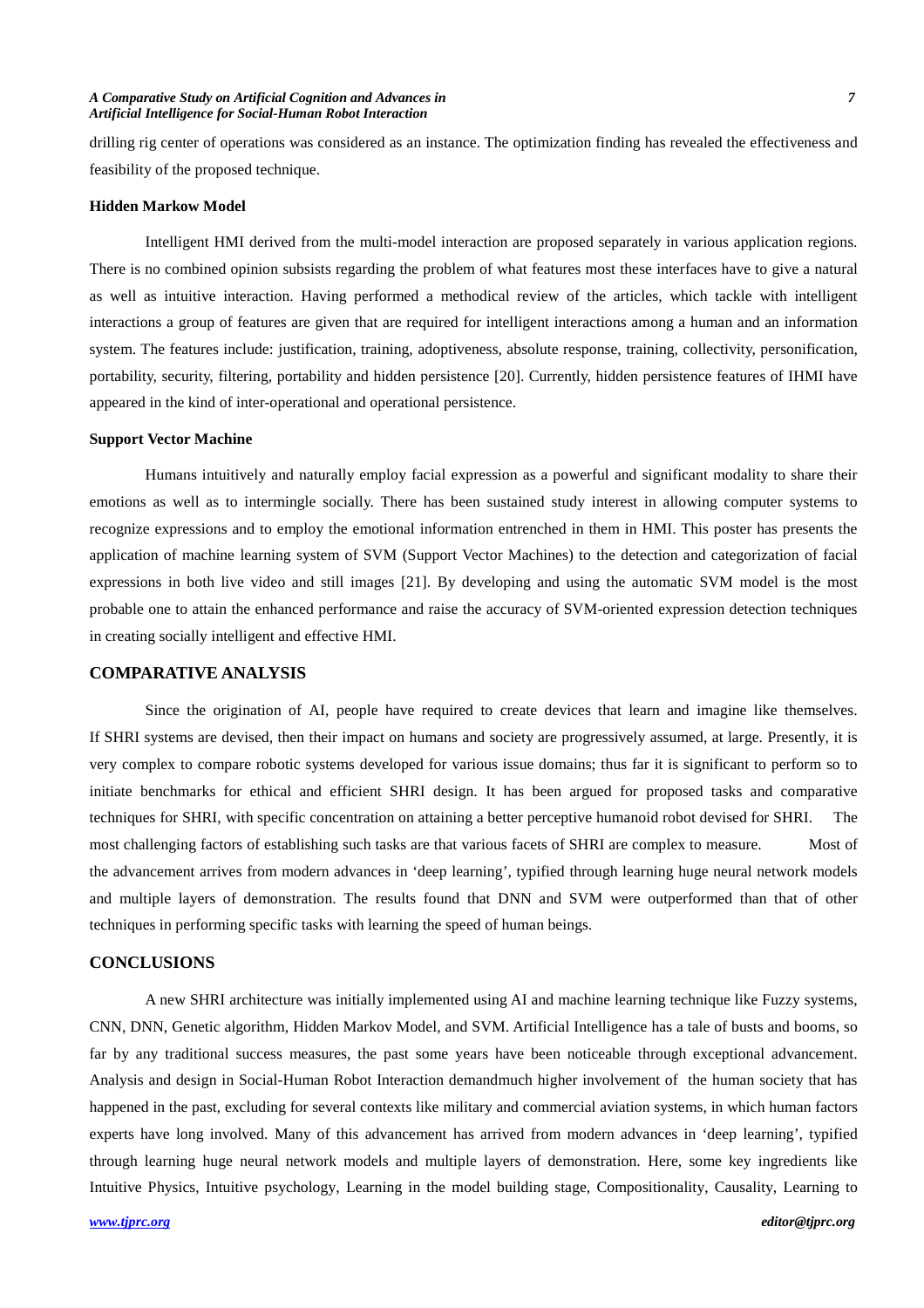learn and fast thinking and Model-free reinforcement learning for developing computational models were suggested with more human-like thinking and learning. These ingredients may prompt the evolution on key AI issues with real-world applications. In future, there will be a hope that SHRI is the most stimulating growths of social robotics that is creating a novel generation of emotional devices and sequentially turning into human-design centered interactions of the forthcoming smart world.

#### *REFERENCES*

- *1. Alfimtsev, A. & Devyatkov, V. (2012). The Properties of Intelligent Human-Machine Interface. Information systems and telecommunications, Bauman Moscow State Technical University, Moscow.*
- *2. Bahdanau, D., Cho, K., & Bengio, Y. (2015). Neural Machine Translation by Jointly Learning to Align and Translate. In International Conference on Learning Representations (ICLR).*
- *3. Bellemare, M. G., Naddaf, Y., Veness, J., & Bowling, M. (2013). The arcade learning environment: An evaluation platform for general agents. Journal of Artificial Intelligence Research, 47, 253–279.*
- *4. Burdet, E., Franklin, D. & Milner, T. E. (2013). Human Robotics: Neuromechanics and Motor Control. MIT Press, Cambridge, MA.*
- *5. Deng, L., Wang, G. & Yu, S. (2016). Layout Design of Human-Machine Interaction Interface of Cabin Based on Cognitive Ergonomics and GA-ACA. Computational Intelligence and Neuroscience, 3, 1-12.*
- *6. Feil-Seifer, D. & Matari´c, M. J. (2009). Human-Robot Interaction. Encyclopedia of complexity and systems, USC Robotic Research Lab, 1-20.*
- *7. Gweon, H., Tenenbaum, J. B., & Schulz, L. E. (2010). Infants consider both the sample and the sampling process in inductive generalization. Proceedings of the National Academy of Sciences, 107, 9066–9071.*
- *8. Ji et al., S. (2013). 3D Convolutional Neural Networks for Human Action Recognition. IEEE TRANSACTIONS ON PATTERN ANALYSIS AND MACHINE INTELLIGENCE, 1-14.*
- *9. Lagari et al., P. (2016). Evaluation of Human Machine Interface (HMI) in Nuclear Power Plants with Fuzzy Logic Method. 7th International Conference on Information, Intelligence, Systems and Applications, At Porto Carras, Chalcidiki, Greece.*
- *10. Lake et al, B. M. (2017). Building Machines That Learn and Think like People. Behavioral and Brain Sciences, 40, 1-58.*
- *11. Lake, B. M., Salakhutdinov, R., & Tenenbaum, J. B. (2012). Concept learning as motor program induction: A large-scale empirical study. In Proceedings of the 34th Annual Conference of the Cognitive Science Society.*
- *12. Lake, B. M., Salakhutdinov, R., & Tenenbaum, J. B. (2015). Human-level concept learning through probabilistic program induction. Science, 350 (6266), 1332–1338.*
- *13. Specifications, Controller using Line Tracing Robot. "Prototyping a Tow Line Conveyor with Bluetooth Controller using Line Tracing Robot Specifications."*
- *14. Lazzeri et al, N. (2018). Designing the Mind of a Social Robot. Applied Sciences, 8(302), 1-18.*
- *15. Michel, P., & El Kaliouby, R. (2005). Facial Expression Recognition Using Support Vector Machines. In The 10th International Conference on Human-Computer Interaction, Crete, Greece.*
- *16. Mnih, V., Kavukcuoglu, K., Silver, D., Rusu, A. A., Veness, J., Bellemare, M. G. & Hassabis, D. (2015). Human-level control through deep reinforcement learning. Nature, 518 (7540), 529–533.*